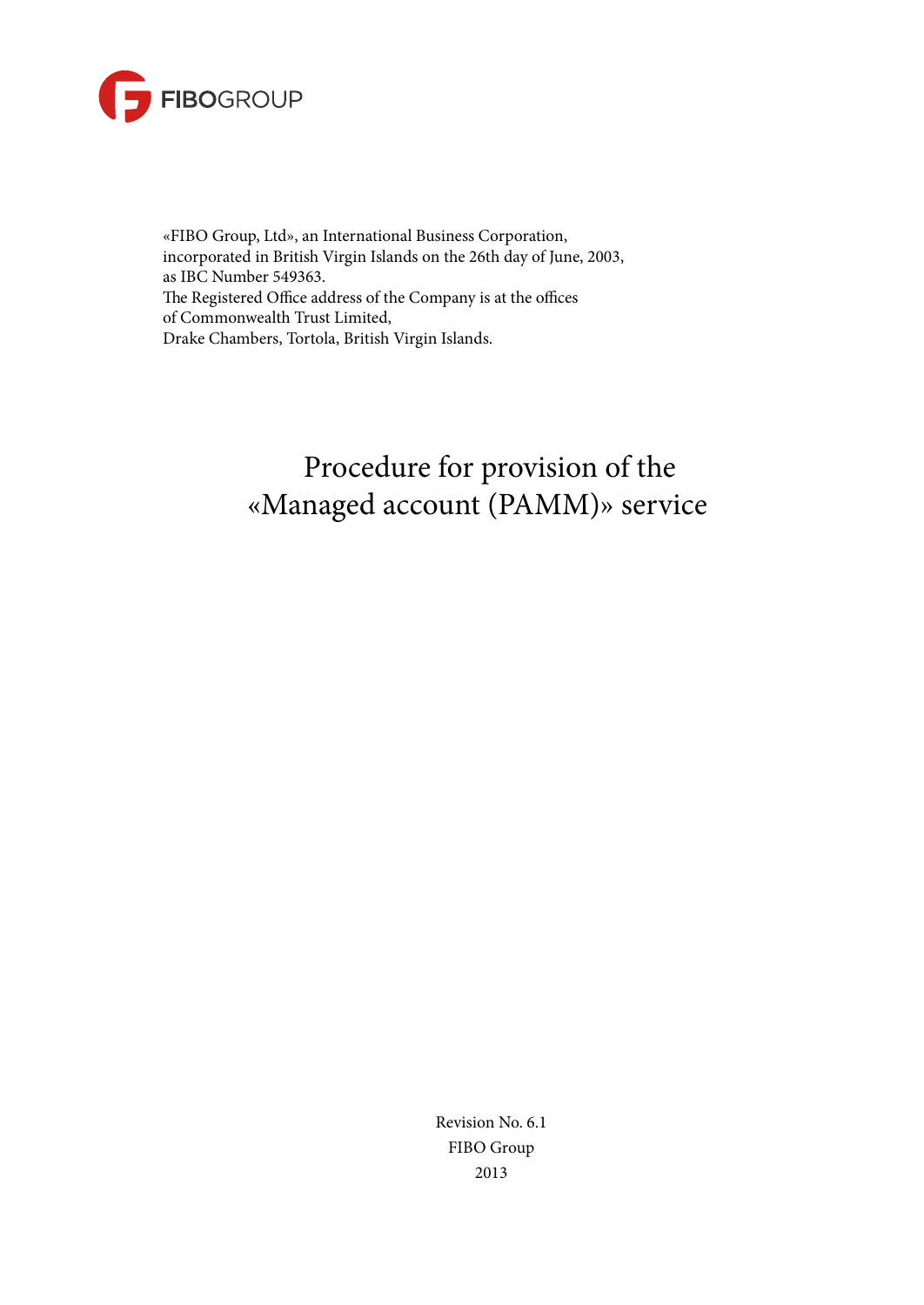

# **Content**

- 1. Terms and definitions
- 2. Basic provisions
- 3. Manager's Offer
- 4. Investment period
- 5. Manager's Capital
- 6. Investor's Capital
- 7. Funds deposit to Managed account
- 8. Withdrawal of funds from Managed account
- 9. Calculation of shares of Managed account participants
- 10. Calculation of profitability of Managed account participants
- 11. Calculation and transfer of the Profit and Fee
- 12. «PAMM agent» program
- 13. Liquidation of a Managed account
- 14. Representations and warranties of the Company and Managed account participants
- 15. Risks
- 16. Confidentiality
- 17. Miscellaneous
- 18. Term and amendments to the Procedure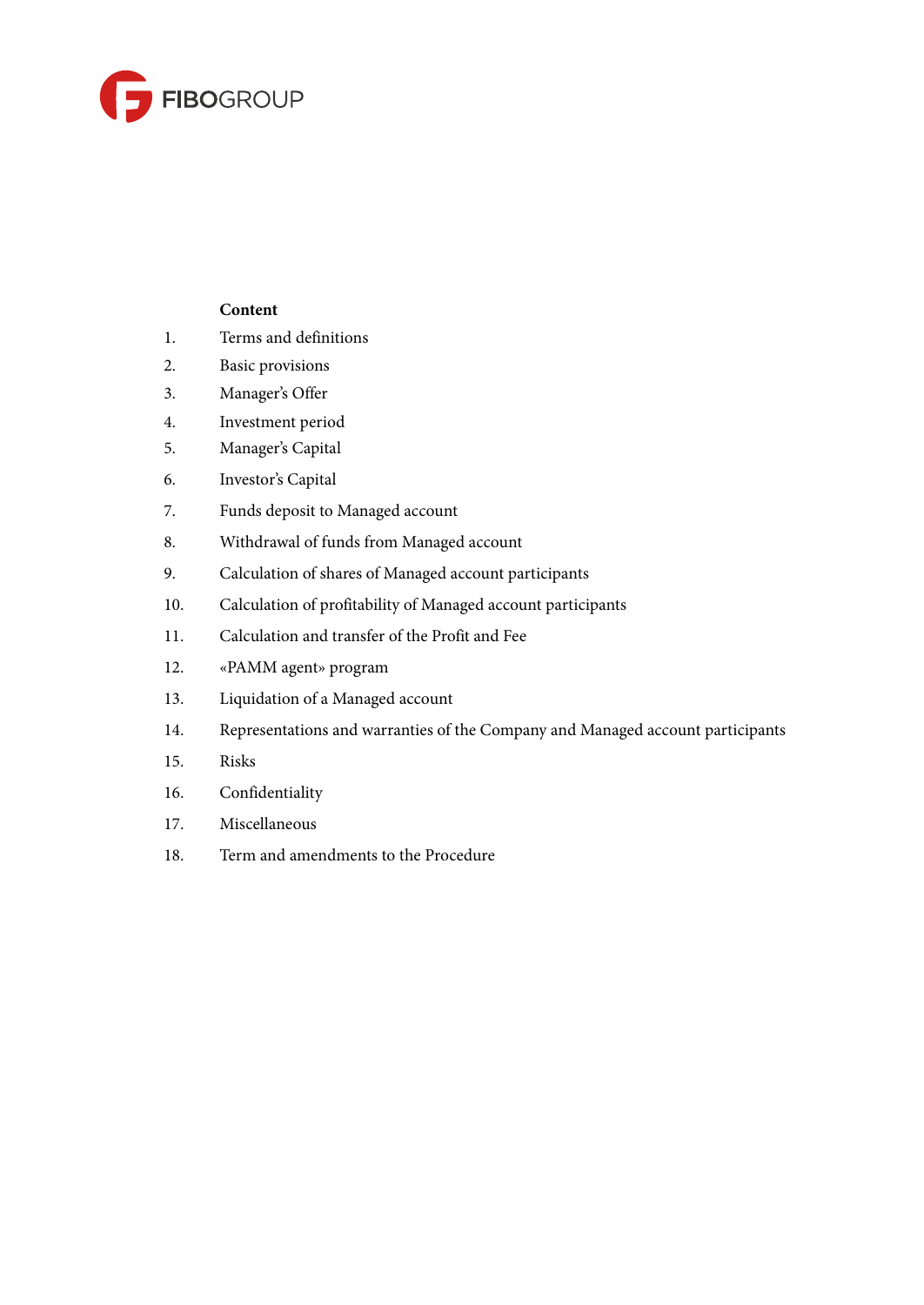

## **1. Terms and definitions**

1.1. Terms used in the text of this Procedure have the following meanings.

1.2. **Company –** any company of the International Financial Holding FIBO Group which provides a «Managed account (PAMM)» service.

1.3. **Company's Client —** natural person or legal entity, which has concluded a Customer Agreement with the Company and has opened and activated a trading or investor account with the Company in their name.

1.4. **Managed account (PAMM) –** a trading account which allows the Manager using his/her own capital and the Investors' aggregate capital to Manage in order to derive profit.

1.5. **Investor's account** — a non-trading account intended solely for withdrawal and deposit of funds to a Managed account. Each participant of a Managed account has such an account. One investor's account may be used to withdraw and deposit funds to an unlimited number of Managed accounts.

1.6. **Manager** — Managed account participant, a Client of the Company who passed the registration procedure as a Manager of a Managed account.

1.7. **Investor** — Managed account participant, a Client of the Company who passed the registration procedure as an Investor of a Managed account.

1.8. **PAMM agent** – a Client of the Company who passed the registration procedure as a PAMM agent.

1.9. **Management** — Manager's speculative trading transactions on the global financial markets using Managed account funds for the benefit of the Investors and for a fee in the form of a share in the profit derived.

1.10. **Manager's Offer (Offer)** — the specific Manager's offer for potential Investors to invest in the Manager's Managed account on specific terms, and for the potential PAMM agents – to attract investments to the Manager's Managed account for a fee.

1.11. **Balance transaction** — withdrawing or depositing funds to a Managed account.

1.12. **Managed account balance** — sum of the Manager's Capital, Investors' Capitals and overall result (profit or loss) of all closed trading positions on a Managed account.

1.13. **Equity of Managed account** – actual total amount of funds of a Managed account, calculated as the amount of Balance and current (floating) profit (or loss) on open trading positions.

1.14. **Margin** — funds reserved as margin collateral for open trading positions.

1.15. **Free margin** - funds not reserved as margin collateral for open trading positions, calculated as the difference between Equity and Margin.

1.16. **Manager's Capital** – Manager's own funds deposited to a Managed account.

1.17. **Manager's Funds** – actual amount of the Manager's own funds on a Managed account, calculated as the Manager's share in the amount of the Managed account funds. 1.18. Investor's Capital — Investor's own funds deposited to a Managed account.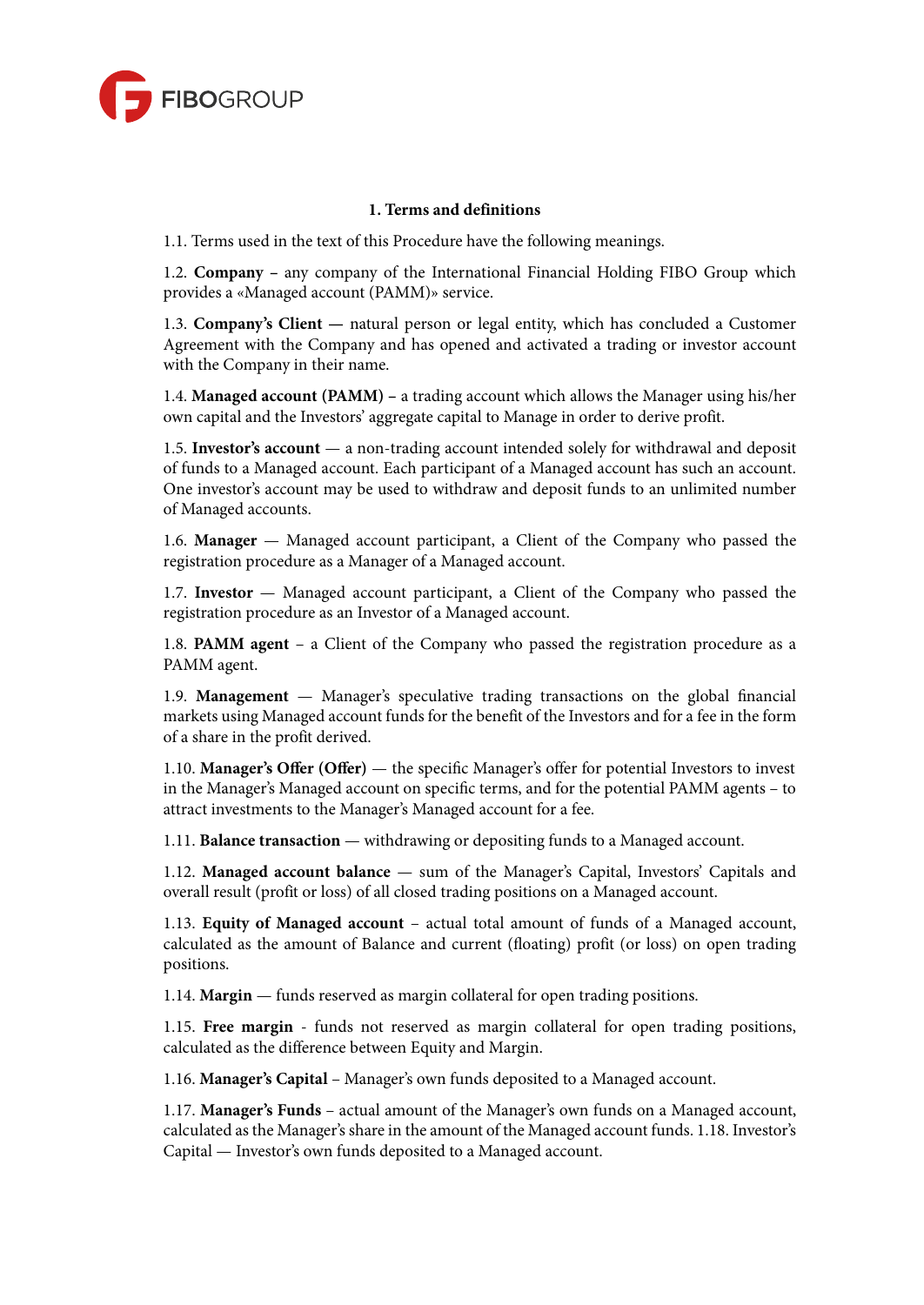

1.18. I**nvestor's Funds** – actual amount of the Investor's own funds on a Managed account, calculated as the Investor's share in the amount of Funds of a Managed account.

1.19. **Investment period** – a period of time multiple of one week during which the Manager exercises Management of a Managed account and upon the expiration of which settlements and distribution of Profit and Fee between the Manager, Investors and PAMM agents take place.

1.20. **Manager's Profit** – positive financial result of the Management of the Manager's Funds.

1.21. **Investor'sIncome** – positive financial result of the Management of the Investor's Capital. It is subject to be distributed between the Manager and Investor upon the expiration of the Investment period.

1.22. **Investor's Profit** — Investor's Income minus the Manager's Fee, minus penalty (if a penalty is prescribed in the Managed account offer).

1.24. **Manager's Fee –** parameter of the Offer that determines the percentage of the Investor's Profit to be paid to the Manager.

1.25. **PAMM Agent's Fee** – parameter of the Offer determining the share of the Manager's Fee payable to the PAMM agent.

1.26. **Rating of Managed accounts** – list of active Managed accounts on the Company's site with the option to be rated by the main parameters (currency of account, Manager's Capital, total and daily profitability, Offer, etc.).

1.27. **Liquidation of a Managed account** – a current Managed account closure procedure initiated by the Manager or the Company.

1.28. **The Time oftheCompany (FIBO Time, EET)** – the time at which the Company'strading platform and its mobile versions operate. It meets Eastern European Time (EET)

1.29. **Trading Day** — any weekday when the Management of a Managed account is possible. Regarding to a Managed account service, trading days begin and end as follows (EET):

Monday: 00:35 on Monday till 00:35 on Tuesday

Tuesday: 00:35 on Tuesday till 00:35 on Wednesday

Wednesday: 00:35 on Wednesday till 00:35 on Thursday

Thursday: 00:35 on Thursday till 00:35 on Friday

Friday: 00:35 till 23:59:59 on Friday

1.30. **Rollover Time** — time forstatistical data collection, calculations and Balance operations. Corresponds to 00:35 EET of the following days of the week: Tuesday, Wednesday, Thursday, Friday, 05:30 EET Saturday and 23:45 EET Sunday.

#### **2. Basic provisions**

2.1. This Procedure determines the terms for the Company's provision of a «Managed account (PAMM)» service (a trading account which allows the Manager using his/her own capital and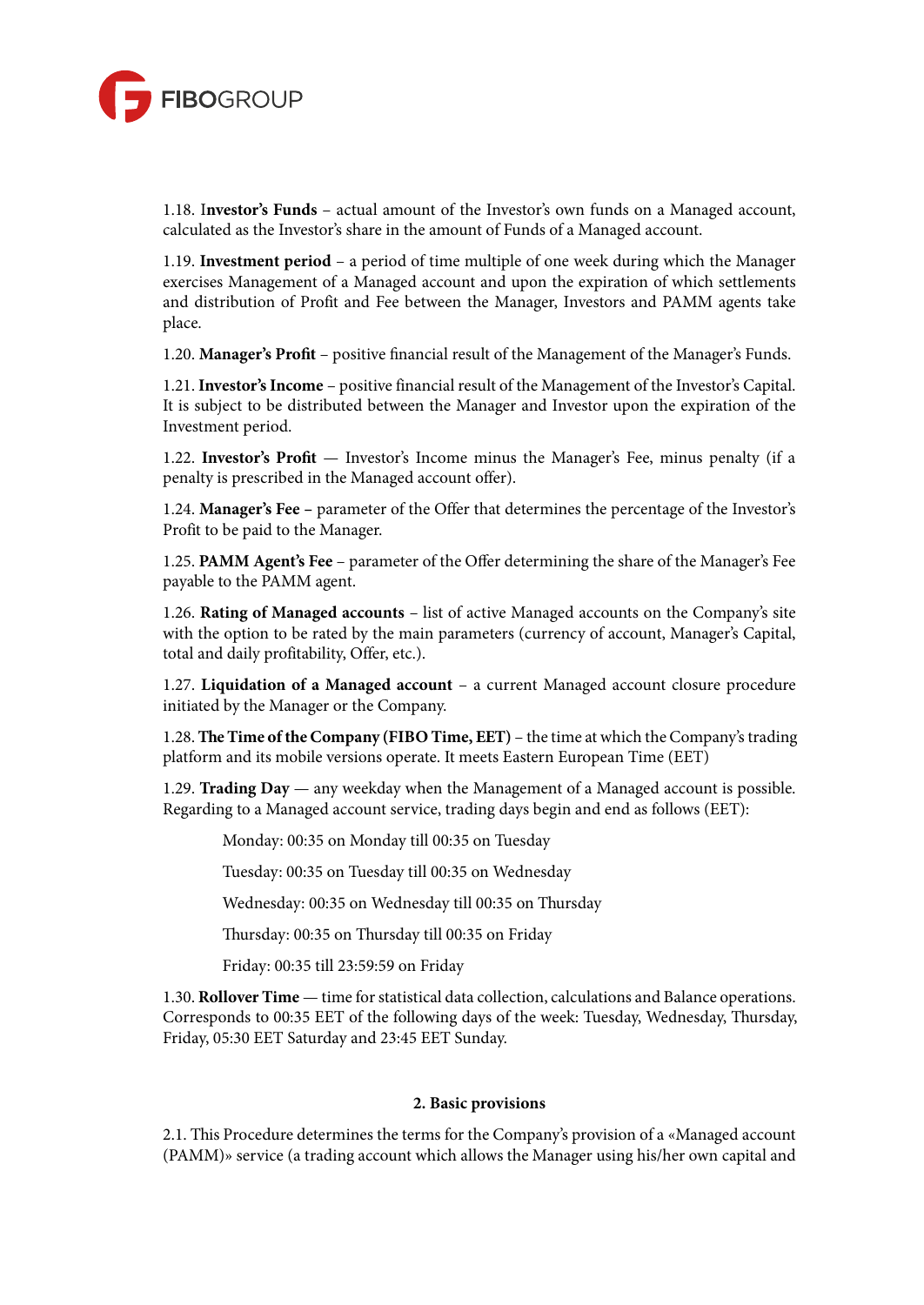

the Investors' aggregate capital to Manage in order to derive profit).

2.2. The «Managed account (PAMM)» service enables a Manager (Managed account participant, a Client of the Company who passed the registration procedure as a Manager of a Managed account) to manage his own capital and aggregated Investors' capital from one trading account. The operating principle of a PAMM account consists in automatic distribution of profit and loss among the Manager and Investors, proportionally to the share of their Funds in the total amount of Funds of the Managed account.

2.3. The Manager acts as an Investor's agent in relation to the Investor's Capital and does not exercise fiduciary management within the scope of the «Managed account (PAMM)» service.

2.4. The Managed account is managed solely by the Manager.

2.5. The right to deposit or withdraw the Investor's Capital belongs solely to Investor.

2.6. All settlements and remittances on the Managed account related to the Fee and Profit of the Managed account participants are exercised solely by the Company.

2.7. A Company's Client may become a Manager, an Investor and a PAMM agent in respect to an unlimited number of Managed accounts.

2.8. Relations of the Client and the Company arising while using the «Managed account (PAMM)» service are regulated by this Procedure, Client agreement with the Company, including all amendments and supplements thereto, as well as by other rules, specifications and regulations as may be stipulated by the Company.

#### **3. Manager's Offer**

3.1. The Offer (the specific Manager's offer for potential Investors to invest in the Manager's Managed account on specific terms, and for the potential PAMM agents – to attract investments to the Manager's Managed account for a fee) represents a specific Manager's offer for existing and potential Clients of the Company to invest their own funds or attract investments of other people to the Manager's Managed account on specific terms.

3.2. Each Managed account corresponds to only one Offer which is valid during the entire period of the Managed account existence and may not be modified.

3.3. The Offer consists of the following parameters:

a) minimum amount of investment;

b) Manager's Fee calculated as a share of Investor's Income;

c) amount of penalties for early (unplanned) withdrawal of funds by the Investor;

d) duration of Investment period;

e) PAMM agent's Fee calculated as a share of the Manager's Fee.

3.4. The Investor's acceptance of the Offer does not lead to creation of contractual relations between the Investor and the Manager and consequently, does not lead to entering into an agreement.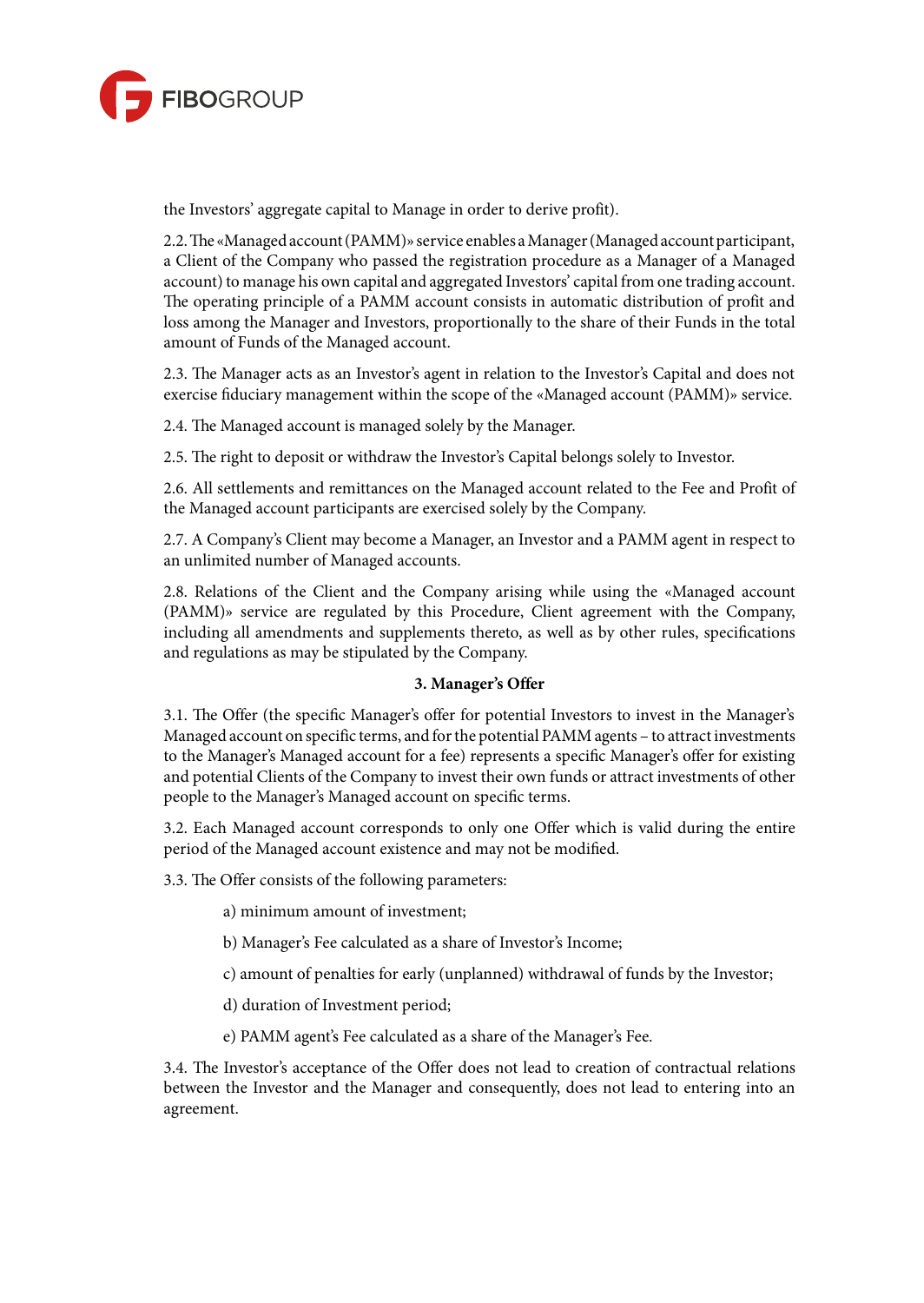

# **4. Investment Period**

4.1. The duration of the Investment period (a period of time multiple of one week during which the Manager exercises Management of a Managed account and upon the expiration of which settlements and distribution of Profit and Fee between the Manager, Investors and PAMM agents take place) is unlimited but should be a multiple of 1 (one) calendar week.

4.2. The Investment period for all Managed account participants starts at 00:00:00 EET on Sunday.

4.3. The Investment period for all Managed account participants ends at 23:59:59 EET on the last Friday of the Managed account Investment period.

4.4. If the first remittance of the Manager's funds to a Managed account takes place within a week, the first Investment period shortens for the past days of the week. The next Investment period starts according to the provisions of paragraph 4.2 of this Procedure.

4.5. If the first remittance of Investor's funds to a Managed account takes place during the Investment period, the duration of the Investment period for such Investment will be equal to the number of days remaining till the end of the current Investment period of the PAMM account. The next Investment period starts according to the provision of paragraph 4.2 of this Procedure.

4.6. In case of early (unplanned) withdrawal of the Investor's Capital, the duration of the last Investment period for such Investor will be equal to the number of days elapsed since the beginning of the last Investment period.

4.7. In case of Liquidation of the Managed account during the Investment period, the duration of the last Investment period for all Managed account participants will be equal to the number of days elapsed since the beginning of the last Investment period.

4.8. The ending of one Investment period means the automatic beginning of the next Investment period.

4.9. The Manager has a right to hold open trading positions during change of Investment periods.

#### **5. Manager's Capital**

5.1. The Manager's Capital means the Manager's funds deposited to a Managed account (a trading account which allows the Manager using his/her own capital and the Investors' aggregate capital to Manage in order to derive profit) as a manifestation of guaranteed serving of the Investors' interests. Any remittance of funds made by the Manager from trading or Investor's account to his/her Managed account automatically increases the Manager's Capital by the amount of such remittance.

5.2. The Manager's Capital cannot be less than the minimum amount of investments specified in the Offer.

5.3. The funds which constitute the Manager's Capital may not be withdrawn during the entire time the Managed account exists.

5.4. The amount of the Manager's Capital may be changed by the Manager increasingly only.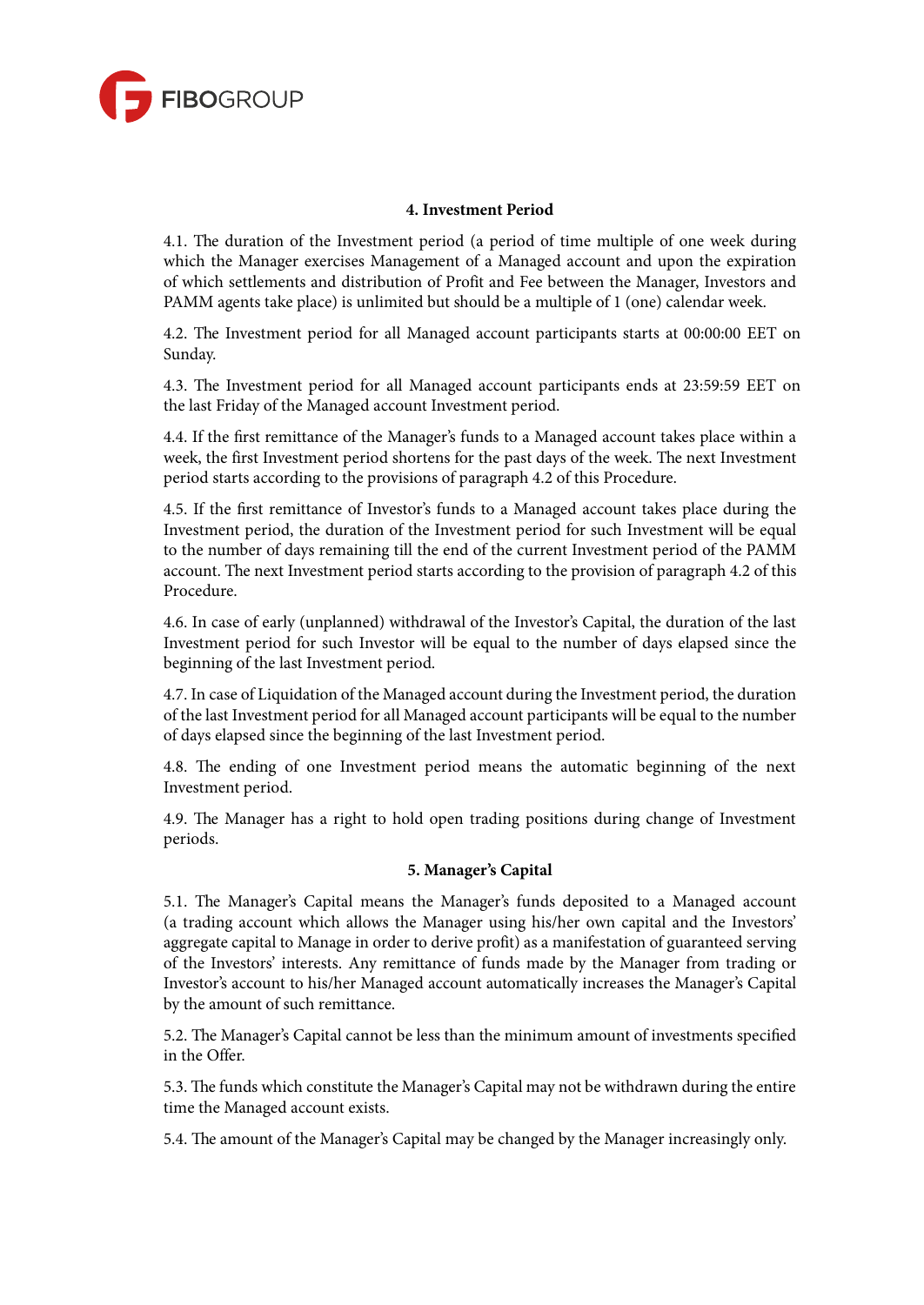

5.5. The Manager may increase the amount of the Manager's Funds on a Managed account, both remitting the funds from his/her trading or Investor's account and by automatic reinvestment of the profits and fees received by the results of the last Investment period.

5.6. The Manager's Profit can be withdrawn by the Manager upon the expiry of the Investment period provided that the Manager filed an application for funds withdrawal according to section 8 of this Procedure. Otherwise, the Manager's Funds will be increased by the amount of the Manager's Profit as a result of the automatic reinvestment of the profit.

5.7. The Manager's Capital may only be withdrawn to the Investor's account and only in case of Liquidation of a Managed account.

## **6. Investor's Capital**

6.1. The Investor's Capital (Managed account participant, a Client of the Company who passed the registration procedure as an Investor of a Managed account) means the funds deposited by an Investor into a Managed account or automatically reinvested upon the expiry of an Investment period.

6.2. The amount of the Investor's Capital cannot be less than the minimum amount of the investment specified in the Managed account Offer.

6.3. The number of Investors for each Managed account is unlimited.

6.4. The Investor may deposit funds into a Managed account both by remitting the funds from his/her Investor's account and by automatic reinvestment of the profit obtained from the results of the Investment period.

6.5. The Investor's Profit may be withdrawn to the Investor's account upon the expiry of the Investment period provided that the Investor filed an application for funds withdrawal according to section 8 of this Procedure. Otherwise, the Investor's Capital will be increased by the amount of the Investor's Profit as a result of automatic reinvestment.

## **7. Depositing funds into a Managed account**

7.1. Depositing funds to a Managed account (a trading account which allows the Manager using his/her own capital and the Investors' aggregate capital to Manage in order to derive profit) is exercised in the Client Cabinet by an internal transfer from the trading or Investor's account of the Client. The funds are transferred by the Company based on the Client's request.

7.2. Transfers to a Managed account made using any other method (wire transfer, credit card, electronic payment system) are not acceptable.

7.3. If the currency of the trading account differs from the currency of a Managed account, the conversion of the funds into the Managed account currency will be made according to the Company's internal rate of exchange.

7.4. Requests for funds to be deposited to a Managed account can be filed 24/7. The requests are fulfilled at Rollover time (00:35 EET for Monday, Tuesday, Wednesday, Thursday, Friday;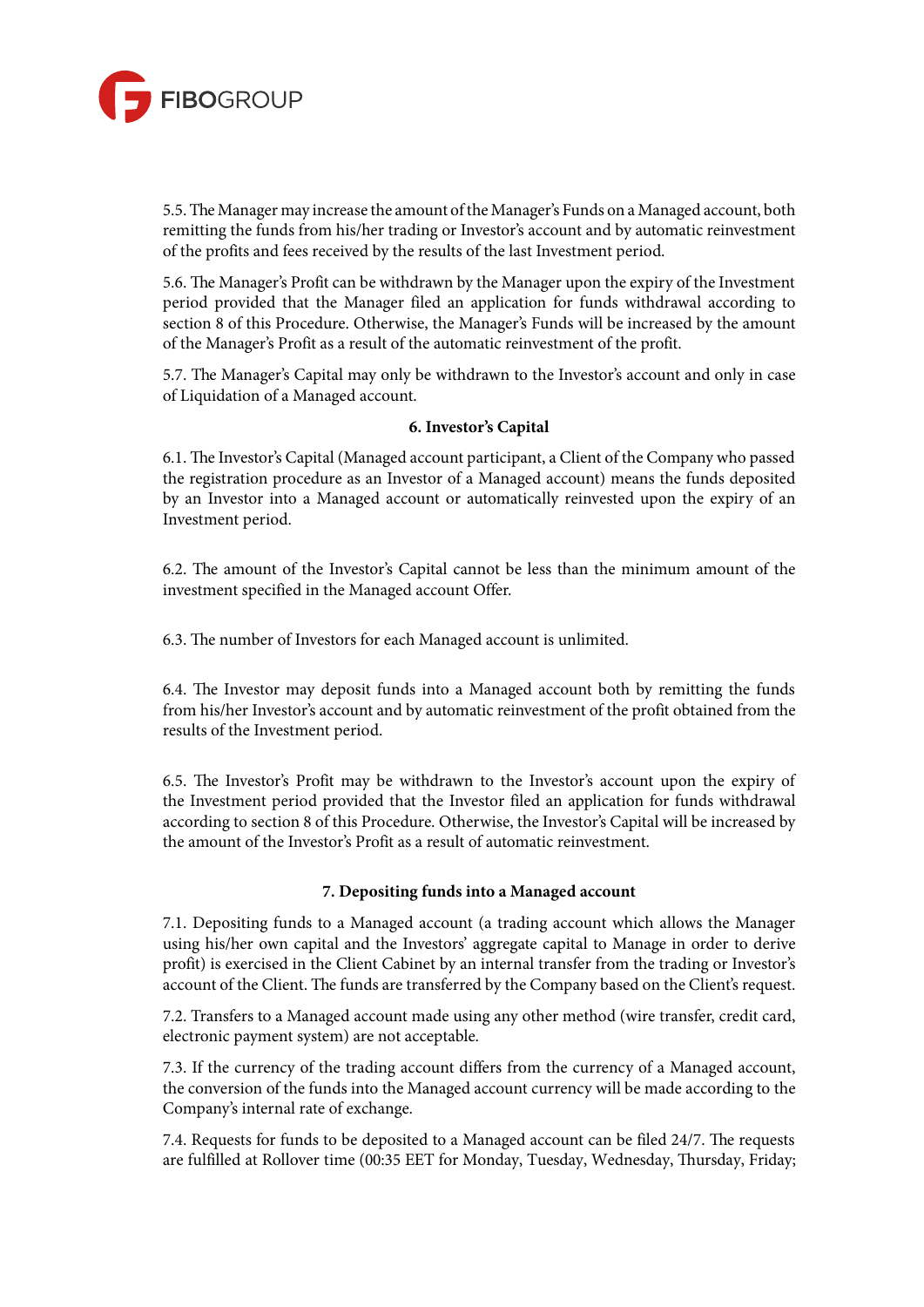

05:35 EET for Saturday). When a Managed account is created the request for funds to be deposited is created and executed automatically once the Company manager confirms the Offer.

## **8. Withdrawing funds from a Managed account**

8.1. Withdrawing funds from an account is exercised in the Client's Cabinet by an internal transfer to the Investor's account of the Client. No other options for withdrawal are available.

8.2. When preparing a request for withdrawing funds the Client can choose one of two types of request:

a) unplanned (early) withdrawal;

b) planned withdrawal (at the end of the Investment period)

8.3. The procedure of applying and fulfillment of requests for planned and unplanned funds withdrawal is similar to the procedure for applying and fulfillment of the requests for funds depositing specified in section 7 of this Procedure.

8.4. The Company reserves the right at any time to block the funds owed to the Manager as the penalties for unplanned (early) withdrawal of funds by the Investor for a period not exceeding 60 calendar days. (This procedure is applied if the Company presumes the activity of the Investor to be suspicious).

8.5. In case of Liquidation of a Managed account, invested funds with profit or loss are transferred automatically to the Investor's accounts of relevant Managed account participants at the account closure. No penalties will be applied to the Investor in such a case.

8.6. The requests of Managed account participants for planned withdrawals of profits or the entire balance are accepted not earlier than one week before the end of the Investment period and not later than 05:30 EET on the last Saturday of the current Investment period. The requests are fulfilled at the Rollover time of the nearest Saturday. Otherwise, the funds of the PAMM account participant will be automatically reinvested to the Managed account for the next Investment period.

8.7. Requests for unplanned withdrawal of all the funds from a Managed account are accepted 24/7. A request will be fulfilled at the nearest Rollover time.

8.8. Each participant of a Managed account can cancel a request for funds withdrawal at any time until it is fulfilled.

8.9. If the currency of the trading account differs from the currency of the Managed account, the conversion of funds into the Managed account currency will be made according to the Company's internal rate of exchange.

8.10. A request for funds withdrawal from a Managed account may be rejected by the Company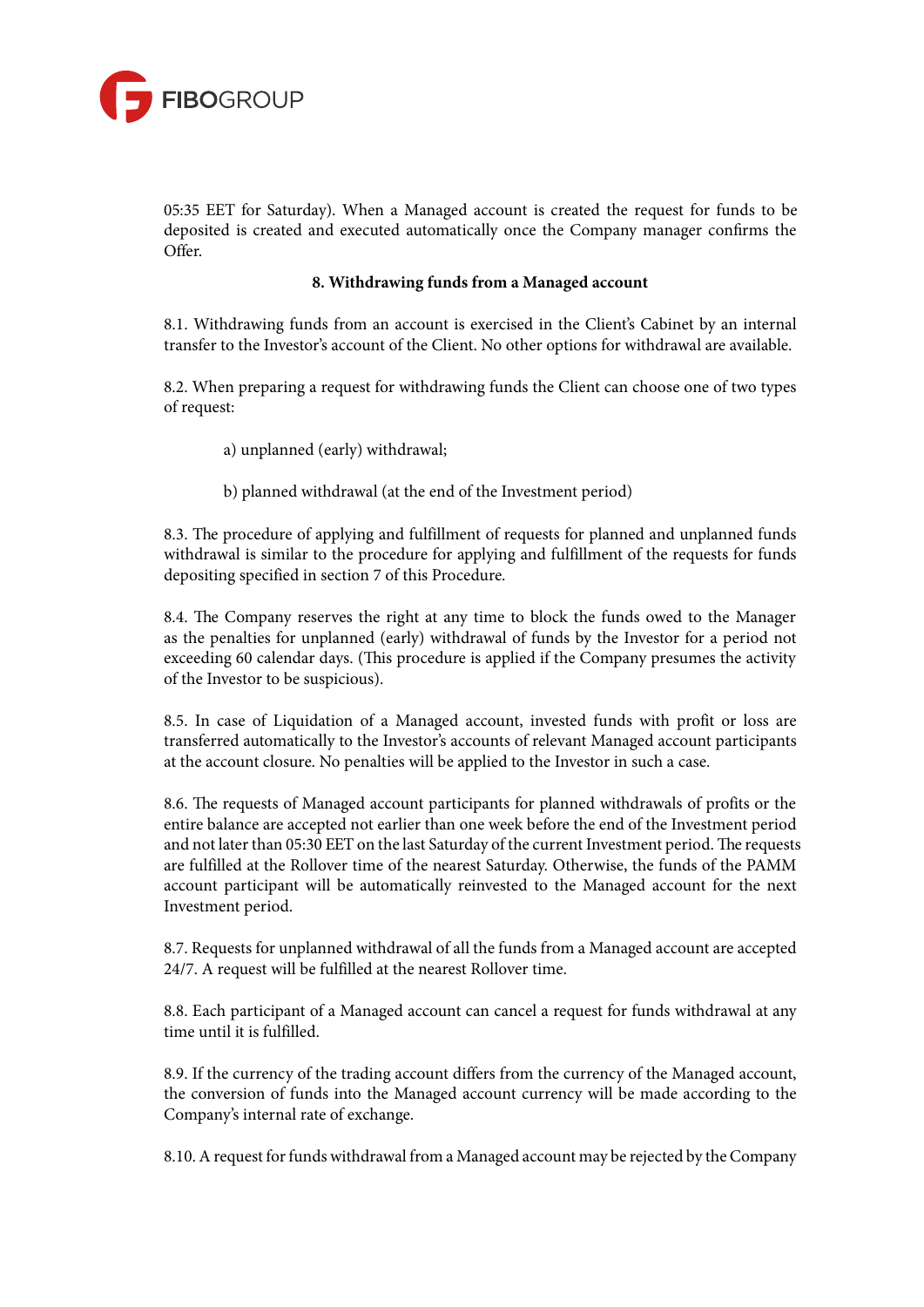

in the following cases:

a) if the amount of the funds on the Client's Managed account are not sufficient to make such remittance;

b) if the Company requires some additional information to be provided by the Client.

# **9.Calculation of shares of Managed account participants**

9.1. In order to calculate the shares of Managed account (a trading account which allows the Manager using his/her own capital and the Investors' aggregate capital to Manage in order to derive profit) participants, the total amount of Funds on a Managed account at the moment of calculation is taken as 100%.

9.2. The share of each participant of a Managed account is expressed in percent and calculated as a proportion of the funds of such participant to the total amount of Funds of a specific

PAMM account as of the moment of calculation:

# **S = e/E \* 100%, where**

S – share of Managed account participant;

e – funds of Managed account participant;

E – Equity of Managed account.

9.3. Any Balance operation on a Managed account entails an automatic recalculation of shares of all participants of the Managed account.

# **10. Calculation of profitability of Managed account participants**

10.1. The calculation of Managed account profitability is performed automatically in real-time mode.

10.2. Two types of profitability are taken into the account for the rating of Managed accounts:

a) total profitability;

b) daily profitability.

10.3. Total profitability shows the total profit or loss of the Managed account during its entire existence, it is measured in percentage and calculated by the formula:

**Y= (А1/А \* В1/В \* … \* Z1/Z — 1) \* 100%, where**

Y – Total Profitability;

A...A1, B...B1 - Periods between Balance transactions;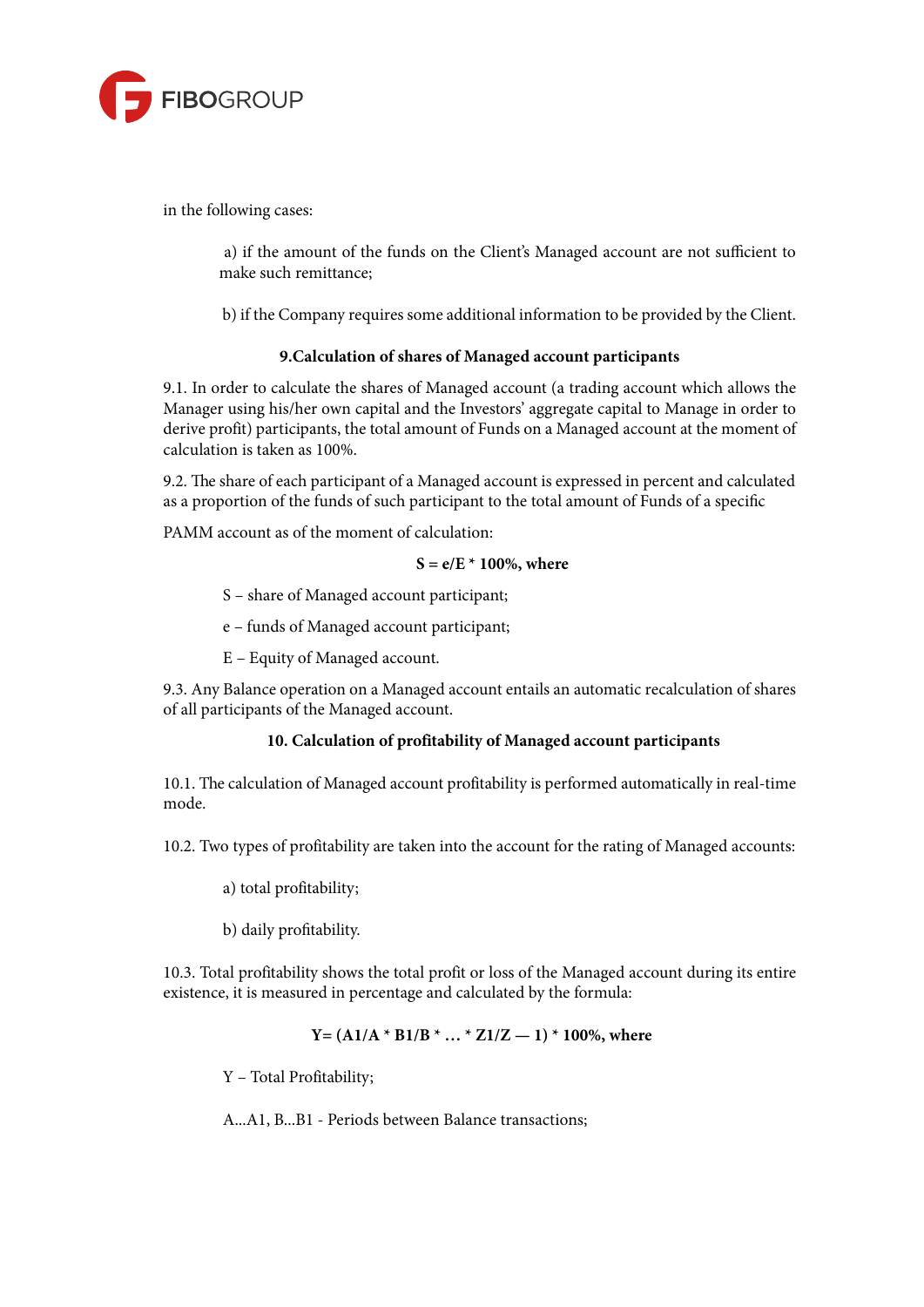

- А Initial Balance;
- А1 Equity right before the first following Balance transaction;
- B Equity right after the Balance transaction;
- B1 Equity right before the next following Balance transaction;
- Z Equity right after the last Balance transaction;
- Z1 Equity at the moment of calculation.

10.4. Daily profitability shows the total profit or loss of the Managed account for the certain Trading day, it is expressed in percentage and calculated by the formula:

$$
Yd = ((Y2+1)/(Y1+1)-1) * 100 %
$$
, where:

Yd — daily profitability;

Y2 – total profitability (decimal fraction) at the end of a Trading day (for a current

Trading day – at the moment of calculation);

Y1 – total profitability (decimal fraction) at the beginning of a Trading day.

## **11. Calculation and transferring of the Profit and Fee**

- 11.1. The calculation of profit is performed automatically in real-time mode.
- 11.2. There are two types of profit:
	- a) total profit of Managed account;
	- b) profit of Managed account participant.

11.3. Total profit of a Managed account shows the absolute value of profit or loss of the PAMM account in monetary terms during its entire existence and calculated from the moment of registration by the formula:

# **Pt=(А1-А) + (В1-В) + … + (Z1-Z), where**

Pt – total profit of Managed account;

А...А1, B...B1 - Periods between Balance transactions;

- А Initial Balance;
- А1 Equity right before the first following Balance transaction;
- B Equity right after the Balance transaction;
- B1 Equity right before the next following Balance transaction;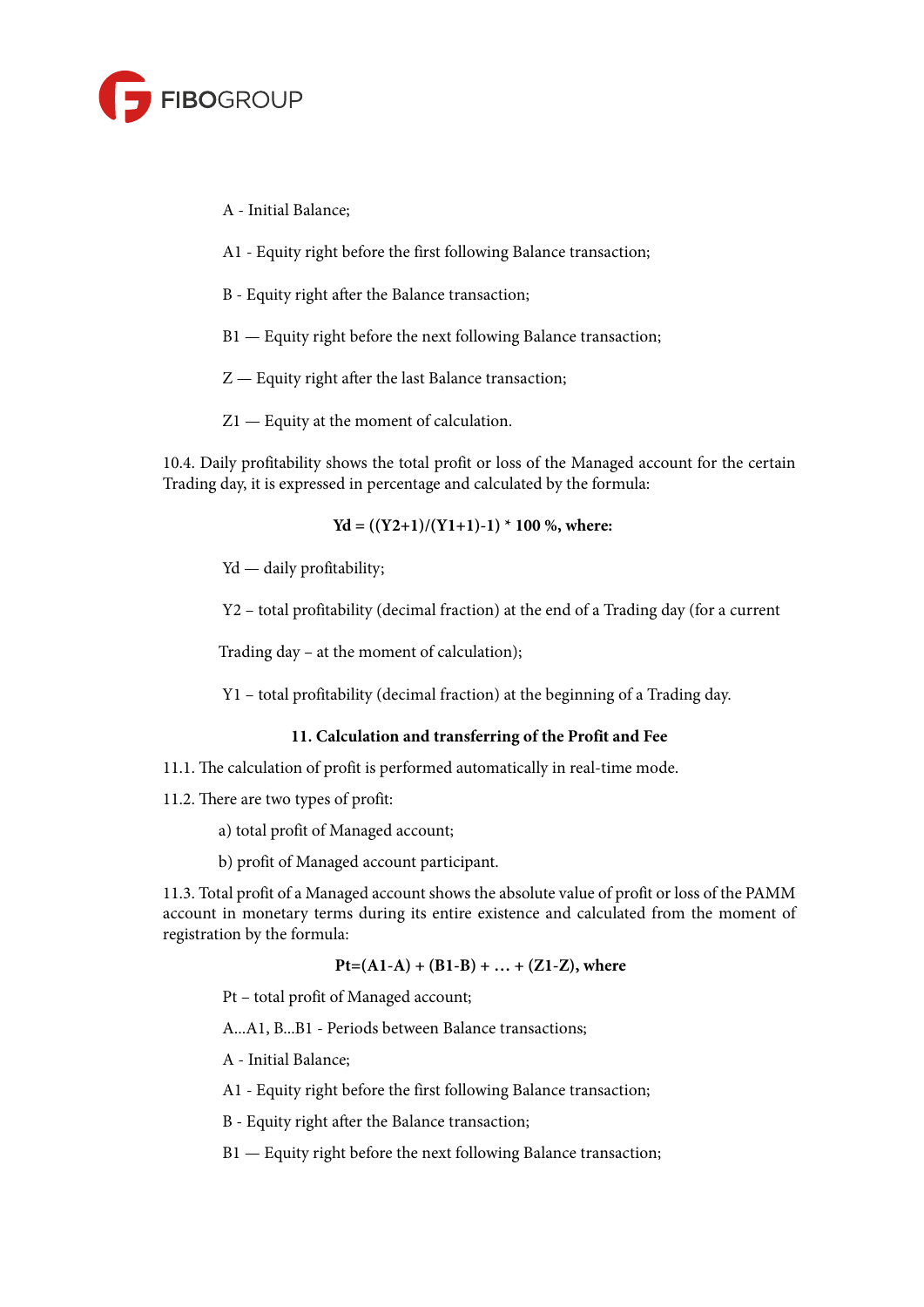

- Z Equity right after the last Balance transaction;
- Z1 Equity at the moment of calculation.

11.4 Profit of Managed account participant is calculated proportionally to his/her share in the Managed account by the formula:

**Pp=((А1-А) \* Sa + (В1-В) \* Sb + … + (Z1-Z) \* Sz) / 100%, where**

Pp – profit of Managed account participant;

A...A1, B...B1 - Periods between Balance transactions;

Sa, Sb, Sz – participant's share between Balance transactions;

А - Initial Balance;

А1 - Equity right before the first following Balance transaction;

B - Equity right after the Balance transaction; B1 — Equity right before the next following Balance transaction;

Z — Equity right after the last Balance transaction;

Z1 — Equity at the moment of calculation.

11.5. Profits are paid in the following cases:

a) At the end of the Investment period;

b) In case of Liquidation of the Managed account;

c) In case of unplanned (early) funds withdrawal by the Investor.

11.6. The Investor's Profit (Investor's Income minus the Manager's Fee, minus penalty (if a penalty is prescribed in the Managed account offer) is transferred to the Investor's account of the Investor minus the Manager's fee and the penalty for early withdrawal in case of unplanned withdrawal of funds if specified in the Offer, in accordance with section 8 of this Procedure.

11.7. The amount of penalties for unplanned (early) withdrawal of funds by the Investor can be temporarily disabled by the Company in accordance with the procedure stipulated in clause 8.4 of the Procedure.

11.8. The PAMM agent's fee to the Investor's account of the PAMM agent is transferred automatically, in accordance with section 8 of this Procedure.

11.9. To reinvest the amount of the Manager's Fee, the Manager should apply a request for funds depositing in accordance with section 7 of this Procedure.

11.10 The calculation of the Manager's fee is performed in case of positive difference between the amount of the Investor's funds at the moment of calculation and the amount of the Investor's funds at the moment registered after the previous payment of the Manager's fee if the Investor hasn't withdrawn all of his funds from the Managed account (PAMM) during this period of time.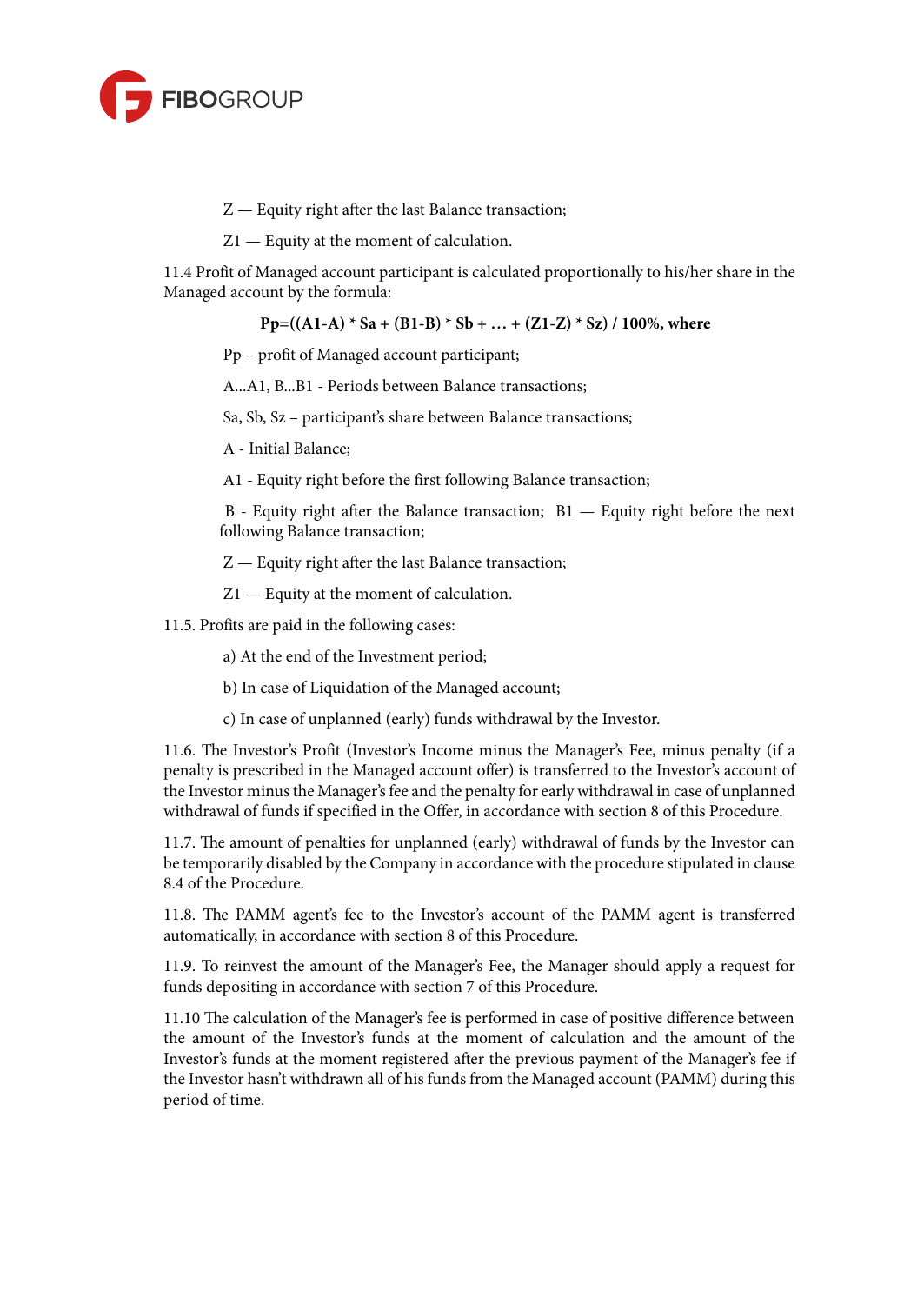

## **12. «PAMM agent» program**

12.1. For attraction of Investors to a Managed account, the Manager pays a Fee to the PAMM agent (a Client of the Company who passed the registration procedure as a PAMM agent.) of the amount specified by the Offer.

12.2. In order to register as a PAMM agent it is sufficient to have a USD Investor's account (non-trading account intended solely for withdrawal and deposit of funds to a Managed account. Each participant of a Managed account has such an account. One investor's account may be used to withdraw and deposit funds to an unlimited number of Managed accounts). The account is created automatically in the course of Client's registration as a PAMM agent.

12.3. Terms of assigning an Investor to a PAMM agent:

12.3.1. Attaching an Investor after a PAMM agent is executed in case where the Investor hasn't invested funds in any Managed account of the Company, has followed a referral link of the PAMM agent and for the first time has invested funds to a selected Managed account.

12.3.2. The Investor is deemed invited by the PAMM agent whose referral link he/she followed and invested funds to a Managed account for the first time, even if subsequently such Investor invests funds to other Managed accounts.

12.3.3. The Investor may not pass from one PAMM agent's group to another PAMM agent's group.

12.4. The terms for calculation and payment of the PAMM agent's fee:

12.4.1. The Fee of the PAMM agent for attraction of an Investor is paid only in case if such Investor has been assigned to such PAMM agent.

12.4.2. The PAMM agent's fee may be calculated only if the Manager's fee is available.

12.4.3. The PAMM agent's fee is transferred to the PAMM agent's Investor's account

simultaneously with the transfer of the Manager's fee to the Manager's Investor's account in accordance with section 8 of this Procedure.

12.4.4. All settlements between the Manager and the PAMM agent are made in US dollars. If the currency of the Managed account is not USD, the PAMM agent's fee will be converted to US dollars according to the Company's internal rate of exchange.

12.5. Statistics of a PAMM agent.

12.5.1. Statistics of a PAMM agent contains the following information: list of all Investors assigned to the PAMM agent; list of all Managed accounts which the Investors who followed the referral link of the PAMM agent invested their fundsin; information related to balance transactions on the Investor's account of the PAMM agent.

12.5.2. Statistics of the PAMM agent is available in the section «PAMM agent» of the Client Cabinet.

## **13. Liquidation of a Managed account**

13.1. Liquidation of a Managed account means the full termination of a Managed account service (a trading account which allows the Manager using his/her own capital and the Investors' aggregate capital to Manage in order to derive profit).

13.2. Liquidation of a Managed account can be initiated by two parties: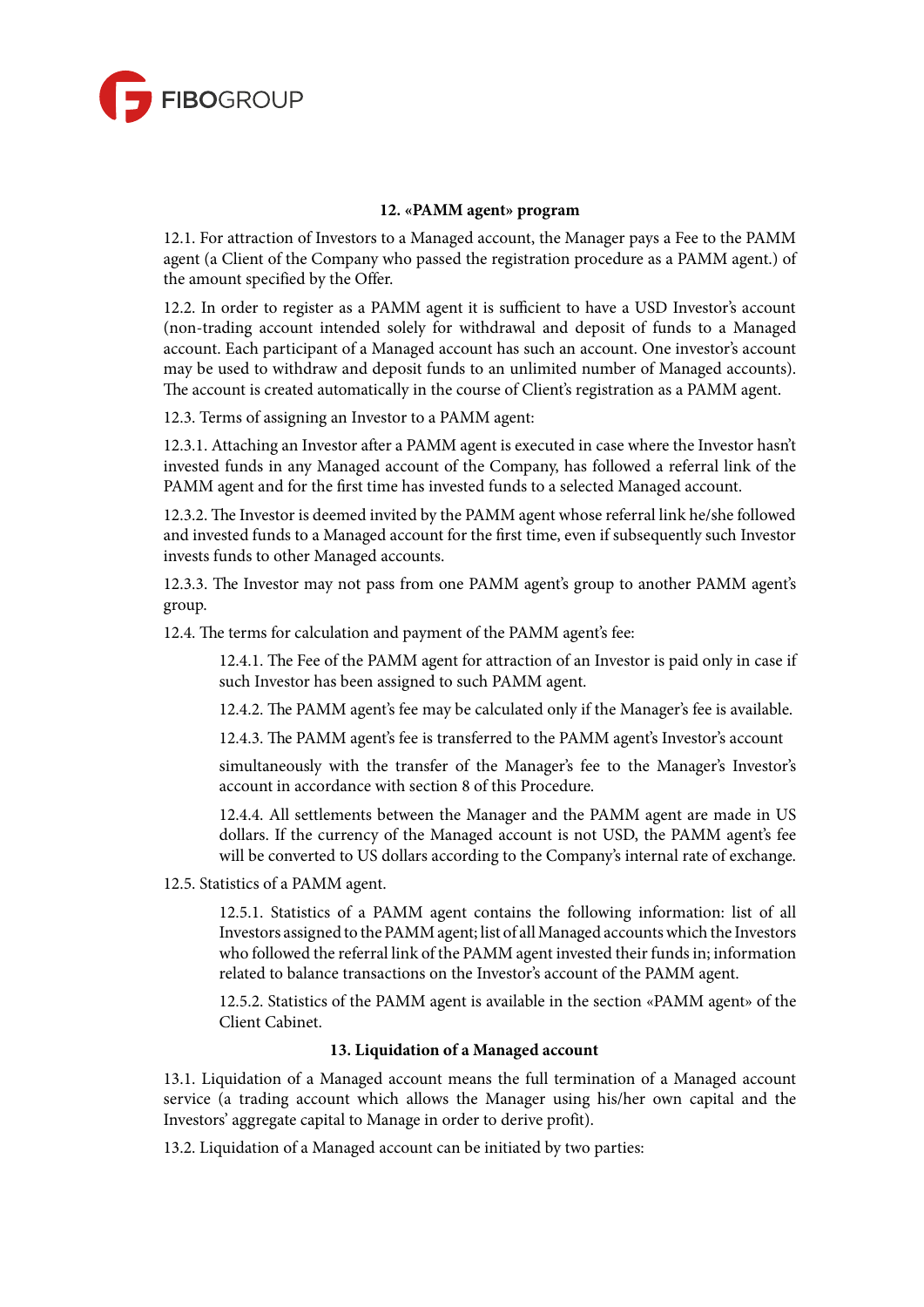

a) Manager of the Managed account;

b) Company.

13.3. In order to liquidate a Managed account a Manager should apply a request for complete withdrawal of his/her funds (Manager's Funds and Manager's Profit). At the moment of requesting there must be no open positions or pending orders on the Managed account, otherwise the complete withdrawal of funds and Liquidation of a Managed account will not be possible.

13.4. After receiving the request the Company will:

a) block the possibility for the Manager to perform trading transactions;

b) block the possibility for Investors to deposit funds to the Managed account;

c) inform all Managed account participants and PAMM agents about Liquidation of the PAMM account;

d) perform the calculation and transfer of Funds, Profit and Fees to the Investor's accounts of all Managed account participants and PAMM agents.

13.5. The Company has a right to liquidate a Managed account at any time without explaining the reasons for such liquidation and in the following cases:

a) the value of total profitability of a Managed account is below -95% (minus 95 percent) for two Rollover times in a row;

b) no activity on a Managed account for over 90 calendar days.

13.6. In order to perform the Liquidation of a Managed account the Company will:

a) close all open trading positions at the current market price (or at the last price for CFD);

b) cancel all pending orders;

c) block the possibility for the Manager to perform trading transactions;

d) block the possibility for Investors to deposit funds to the Managed account;

e) inform all Managed account participants and PAMM agents about Liquidation of the PAMM account;

f) perform the calculation and transfer of Funds, Profit and Fees to the Investor's accounts of all Managed account participants and PAMM agents.

13.7. The calculations and transferring of Funds to the Managed account participants and PAMM agents in case of Liquidation of the Managed account are performed in accordance with section 8 and 11 of this Procedure.

## **14.Representations andwarranties oftheCompany and Managed account participants**

14.1. The Manager (Managed account participant, a Client of the Company who passed the registration procedure as a Manager of a Managed account), Investor (Managed account participant, a Client of the Company who passed the registration procedure as an Investor of a Managed account) and PAMM agent represent and warranty that:

a) during registration as the Company's Client they specified their true information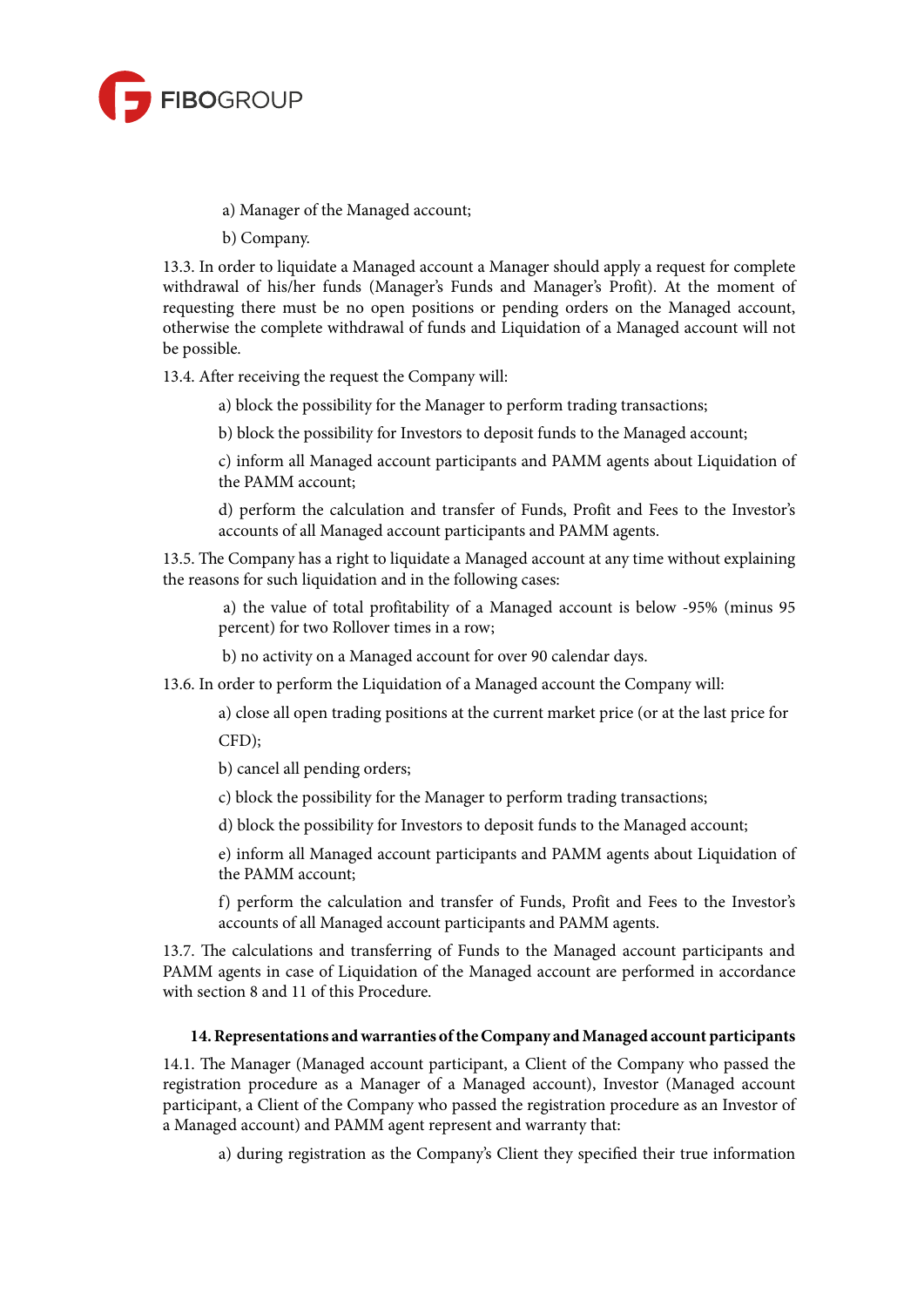

and met the requirements specified below;

b) registration as a Manager, Investor or PAMM agent, as well as carrying out activities in the capacity of a Manager, Investor or PAMM agent do not violate the requirements of the law(including but not limited to: currency, taxation, civil(commercial), banking or any other legislation) of the country of residence of a Manager, Investor or PAMM agent;

c) they completely reviewed the text of this Procedure, they understand its sense and meaning and they reviewed and understand the sense and meaning of all other regulatory documents of the Company.

d) they understand and acknowledge the consequences of their actions related to the performance of this Procedure;

e) they passed the registration as a Manager, Investor or PAMM agent according to the procedure and on terms specified on the Company's website.

14.2. In addition to the representations and warranties above the Manager represents and warranties that he/she:

a) has a practical experience in effecting trading transactions on the international exchange market (FOREX) and on contracts for difference (CFD);

b) completely understands the meaning of his/her activities performed in the capacity of the Manager and acknowledges the legal consequences (including but not limited to: creation of the relevant obligations towards the Investor);

c) individually, at his/her own peril and risk bear full and direct responsibility to Investors for fulfillment of any obligations related to or arising from the trading operations;

d) individually, using his/her own efforts and at his/her expense, will resolve all disputes and claims from third party related to his/her activities in the capacity of Manager.

14.3. In case of violation of any of the warranties listed above, the Manager using his/her own efforts and at his/her expense will resolve all disputes and settle all claims arisen from his/her activities in the capacity of Manager.

14.4. In his/her relations with third party the Manager undertakes:

a) not to assume any obligations on behalf of the Company and not to put the Company under any obligations;

b) not to use the company name and/or trademark of the Company;

c) without prior written consent of the Company not to publish or assist in publications of any announcements concerning the Company;

d) without prior written consent of the Company neither write, nor distribute, norassist in writing and distribution of any materials concerning the Company (notes, articles, etc.) to any printed and electronic media (including but not limited to: blogs, Internet forums, etc.);

e) not to give any guarantees and/or make any promises, any statements and/or representations on behalf of the Company regarding any payments effected,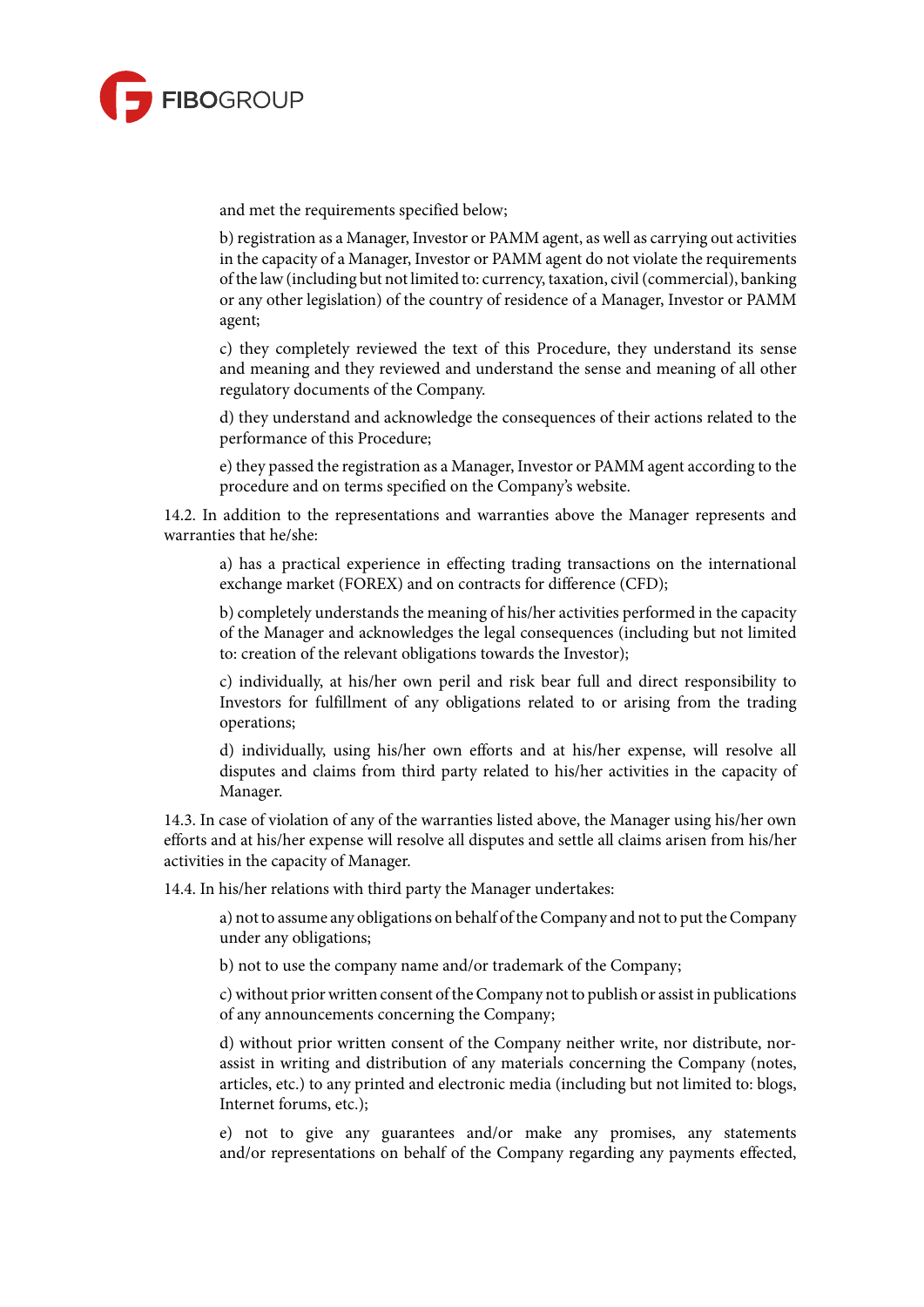

particularly, using the company name and/or trademark of the Company;

f) not to make any other actions which may cause any damage to the Company or entail any claims against the Company laid by third party.

14.5. If in the result of the Manager's failure to fulfill any of the obligations listed in paragraph 13.4 any claims or actions are laid against the Company, the Manager undertakes to reimburse all the costs incurred by the Company in full measure.

14.6. The Company represents that:

a) The Company is not a party of the Management, it only provides a trading platform and information resources required for Management;

b)TheCompany isnot aninvestment advisor anditdoesnot give any recommendations regarding Management;

c) The Company does not give any instructions or consultations, particularly in analytical materials published by the experts of the Company on Company's website, which in no case should be qualified as Management recommendations, as well as pieces of advice, consultations or recommendations regarding any types of investments;

d) The Company will open a Managed account for a Manager within two working days after the Client completed the registration procedure as a Manager, according to the procedure specified in attachment No. 1 hereto and on Company's website: www. fibo.ru;

e) The Company exclusively controls the correctness of calculation and settlements between the Investor, Manager and PAMM agent based on the Manager's Offer.

14.7. The Company guarantees that all funds transferred by an Investor to a Managed account can be withdrawn only by such Investor. In respect to Investor's funds the Manager may only effect trading transactions. The Manager's right to manage the Investor's funds is created once the Investor accepted the Manager's Offer.

#### **15. Risks**

15.1. Any positive or negative consequences of Management have a direct effect solely on the Manager, Investor and PAMM agent and represent the result of the Manager's activities. Providing the «Managed account (PAMM)» service, the Company bears no responsibility either for the Manager's or Investor's actions.

15.2. The Manager exercises Management solely on his/her behalf and under his/her responsibility.

15.3. The Company at no stage makes assessment of competency of the Manager, his/her business and ethic merits and bears no responsibility to the Investor for any possible loss or lost profit caused by those.

15.4. The Company does not guarantee any profit either to the Manager, Investor or PAMM agent in the result of Management of the Managed account and warns that no positive record of trading strategy implementation ensures the repeat of trading success in the future.

15.5. The Investor and Manager acknowledge any and all financial lossesin a form of direct loss or lost profit and the PAMM agent acknowledges the possibility of failure to receive/untimely receipt of the PAMM agent's fee due to the following risks: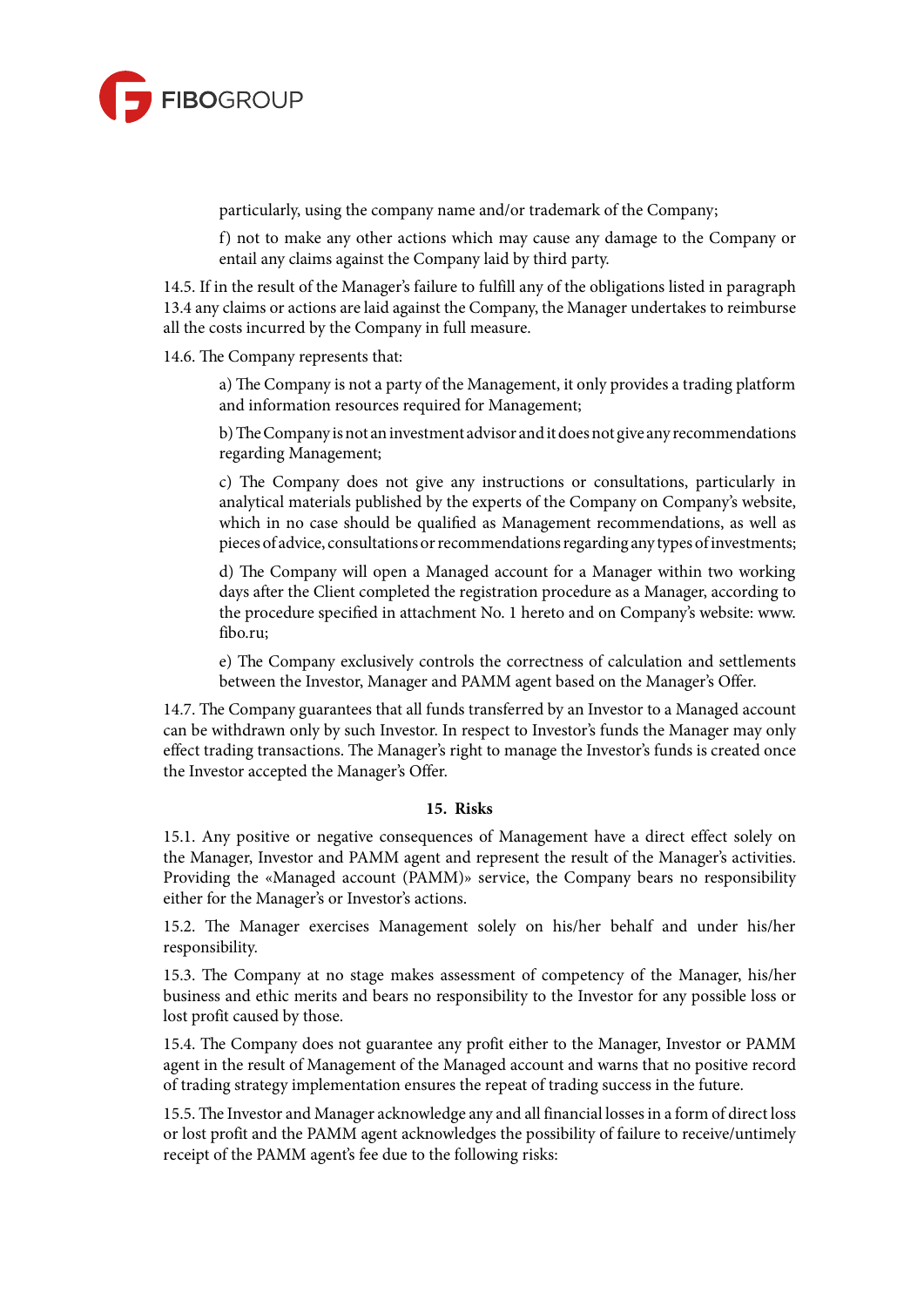

a) risk that the Manager lacks qualification and knowledge required for Management;

b) risk of the Manager's intentional and/or unintentional failure to serve the Investors' interests or fraud in relation to the Investors' funds;

c) risk of loss of control over the Managed account from the Manager's part and the risk of unauthorized third party access to Management of the Managed account;

d) risk of Investor's misunderstanding, misconception or incorrect interpretation of Manager's Offer;

e) risk of unforeseen delays during transfer of funds between the accounts, as well as risk of untimely fulfillment of requests for depositing and withdrawing of funds which occurred not through the Company's fault or caused by circumstances beyond the Company's control (circumstances of insuperable force);

f) risk of Managed account Liquidation;

g) risk of transition to a new Investment period due to untimely applying of request for planned withdrawal of funds caused by technical or other reasons beyond the Company's control.

15.6. In no event the Company bears responsibility for the risks listed above and their consequences for the participants of a Managed account.

#### **16. Confidentiality**

16.1. The Company does not disclose to the Manager any information about the Investor, except the number of the Investor's agreement.

16.2. The Company does not disclose to the Manager any information about the PAMM agent, except the number of the PAMM agent's agreement and the name of the PAMM agent.

16.3. The Company does not disclose to the PAMM agent any information about the Investor, except the number of the agreement and the full name of the Investor.

16.4. The Company does not disclose to the PAMM agent any information about the Manager, except the name and number of the Managed account, login on the Company's forum and the page «Managed account statistics» on the Company's website.

16.5. The Company does not disclose to the Investor any information about the Manager, except the name and number of the Managed account, login on the Company's forum and the page «Managed account statistics» on the Company's website.

16.6. The Company does not disclose to the Investor any information about the PAMM agent.

16.7. The Company does not disclose to any third party any information about the Managers, Investors and PAMM agents, except cases when such disclosure is binding upon the Company by virtue of applicable law.

#### **17. Miscellaneous**

17.1. Registration of a Client as a Manager, Investor or PAMM agent does not entail any changes in the basic status of the Client. In respect to the Manager, Investor and PAMM agent any and all provisions of the Client agreement apply as well as all regulatory documents of the Company which are applicable to the Clients. The application of such documents to the Manager, Investor and PAMM agent is carried out without any waivers, except those permitted